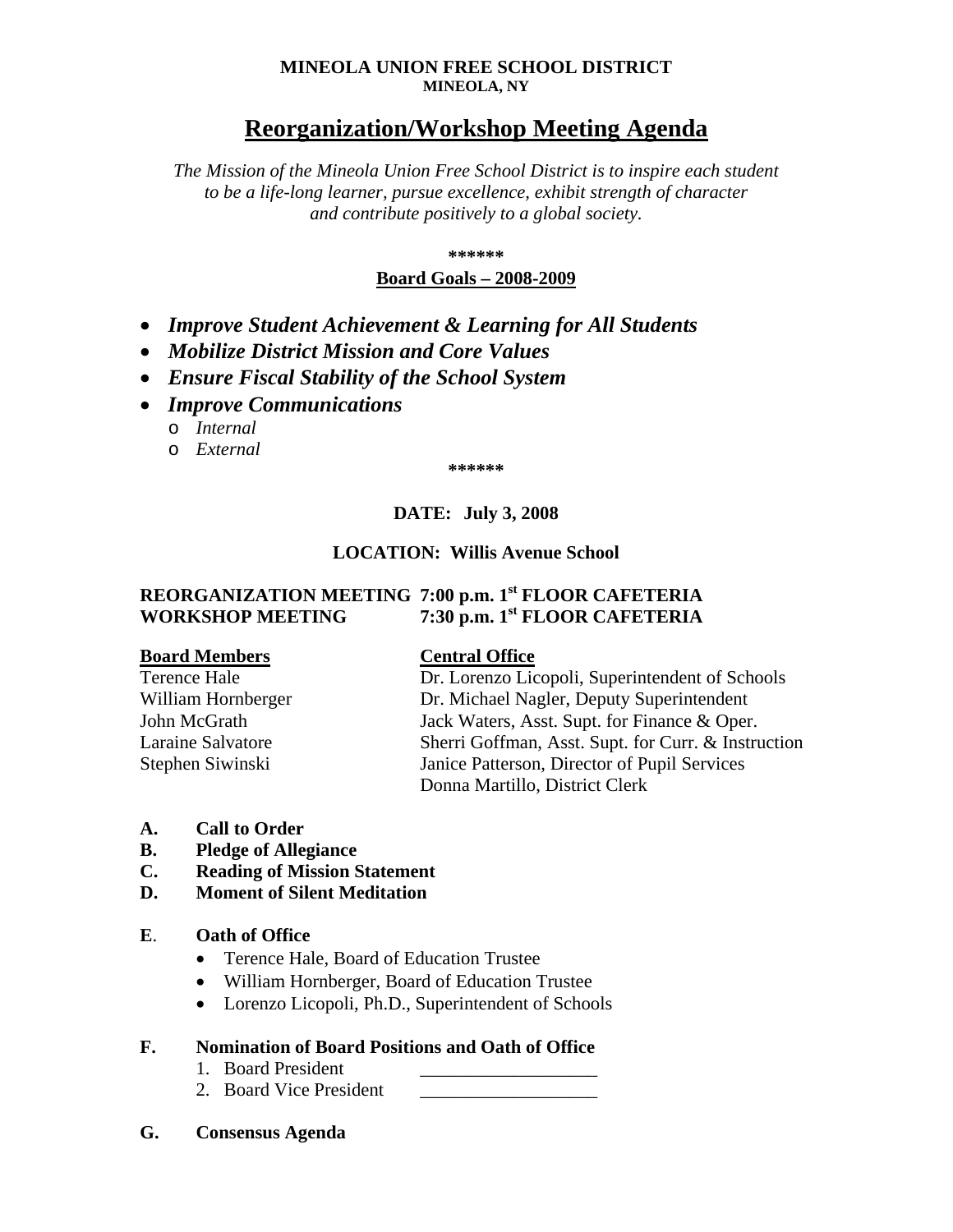### **1. Board of Education Appointed Positions**

That the Board of Education designates the following individuals to Board appointed positions for the **2008-2009** school year:

Donna Martillo **District Clerk** Lori Dolan Asst. District Clerk Frazer & Feldman (J. Feldman) Legal/General Counselor Frazer & Feldman (F. Frazer) Labor Counsel Hawkins, Delafield & Wood Bond Counsel Donna Squicciarino District Treasurer and Registrar for Coupons & Bonds Jack Waters District Purchasing Agent Audry Jakubek **Acting Purchasing Agent** Dr. Marino, Winthrop Pediatrics Assoc. District Medical Inspector Nawrocki Smith, LLP District External Independent Auditor Bernard Donegan Financial Consultant Dodge, Chamberlin, Luzine & Weber Architect of Record **TBD** Internal Auditor JoAnn Greene, CPA Internal Claims Auditor Consultech Unemployment Specialist Sherri Goffman Title IX Compliance Coordinator Jack Waters Records Access/Management **Officer** Fitzharris & Company Workers' Compensation/Self Insurance Administrator Daniel Romano Health & Safety Officer **TBD** AHERA Designee **TBD** Census Enumerator Daniel Romano Asbestos LEA Designee Daniel Romano/Janice Patterson Compliance Coordinators for ADA Donna Martillo Registrar for registering qualified voters Lori Dolan Deputy Registrar for registering qualified voters

### **2. Designators of Treasurers & Signatories of Extra-class Activity Funds**

That the Board of Education designates the following individuals as designators of Treasurers and signatories of Extra-class Activity Funds and co-signatory thereof as follows for the **2008-2009** school year:

| Ms. Devra Small, Principal          | <b>Cross Street School</b>   |
|-------------------------------------|------------------------------|
| Dr. SueCaryl Fleischmann, Principal | <b>Hampton Street School</b> |
| Matthew Gaven, Principal            | Jackson Avenue School        |
| Patricia Molloy, Principal          | <b>Meadow Drive School</b>   |
| Deborah Shaw, Principal             | Willis Avenue School         |
| Mr. Mark Barth, Principal           | Mineola Middle School        |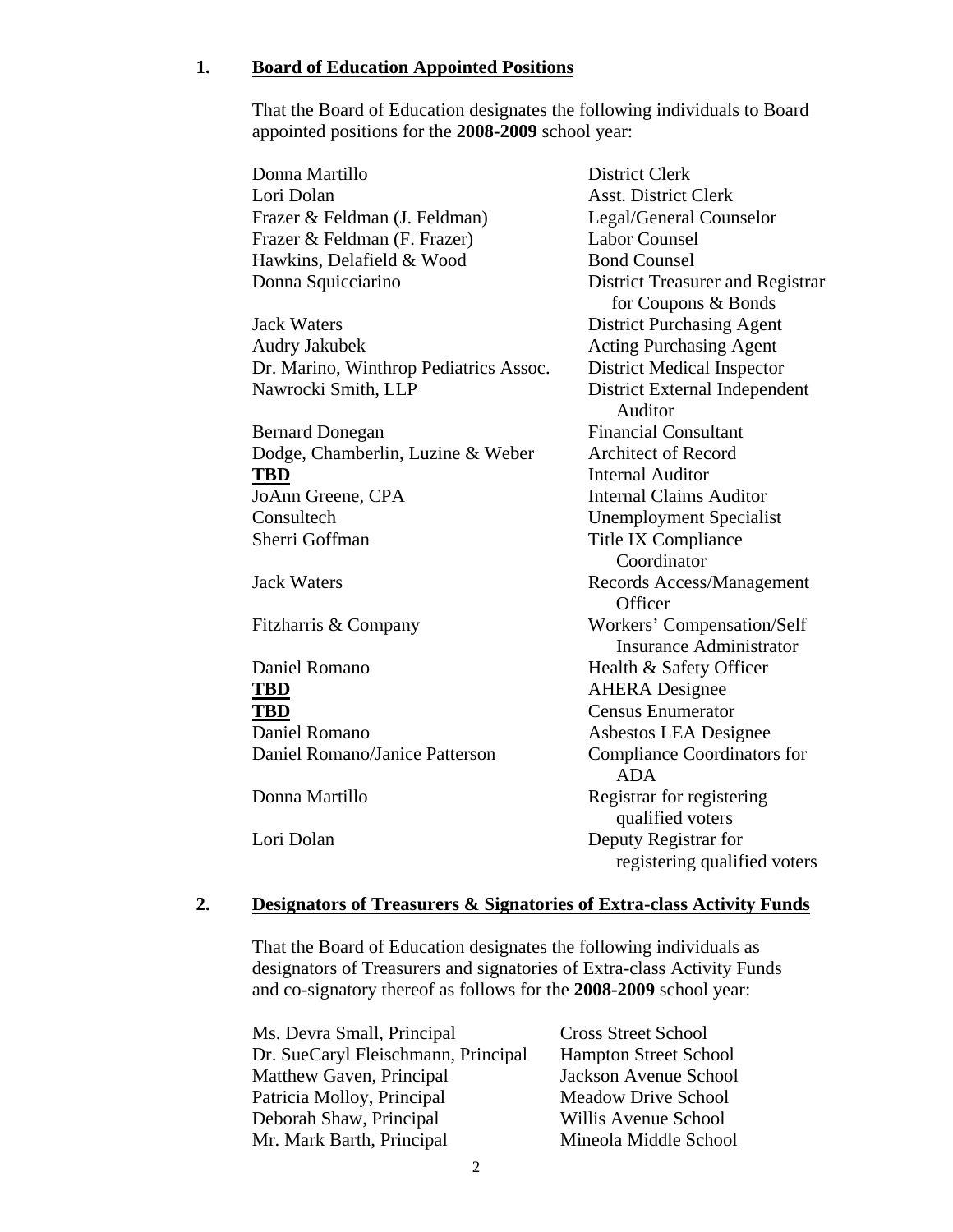# **3. Petty Cash Fund Facilitators**

That the Board of Education establishes and designates the following individuals as facilitators of Petty Cash Funds for the **2008-2009** school year:

| <b>SCHOOL OR OFFICE</b> | AMOUNT ADMINISTRATOR |
|-------------------------|----------------------|
|                         |                      |

| <b>Central Office</b>        | 100.00 | Mr. Jack Waters          |
|------------------------------|--------|--------------------------|
| High School                  | 100.00 | Mr. Edward Escobar       |
| Middle School                | 100.00 | Mr. Mark Barth           |
| <b>Cross Street School</b>   | 100.00 | Ms. Devra Small          |
| <b>Hampton Street School</b> | 100.00 | Dr. SueCaryl Fleischmann |
| Jackson Avenue School        | 100.00 | Mr. Matthew Gaven        |
| <b>Meadow Drive School</b>   | 100.00 | Ms. Patricia Molloy      |
| Willis Avenue School         | 100.00 | Ms. Deborah Shaw         |
| <b>Transportation Office</b> | 100.00 | Mr. Michael DeStefano    |
|                              |        |                          |

# **4. Bonding of Employees**

That the Board of Education establish the bonding of the Regular and Acting -- District Treasurers and Internal Claims Auditors, and the Central Treasurers of Extra-class Activity Funds, as well as other officers and employees of the District, be as set forth in the employee blanket bond policy provided by **New York School Insurance Reciprocal (NYSIR)** which should thereupon be approved as to amount and sufficiency of surety (\$250,000) for the **2008-2009** school year.

## **5. Banking Resolution**

That the Board of Education adopts the following Banking Resolution (designation of depositories, etc.) for the **2008-2009** school year.

### **BANKING RESOLUTION OF THE MINEOLA UNION FREE SCHOOL DISTRICT July 1, 2008**

---------------------------------------------------------------------------------------

**RESOLVED,** that the JP Morgan Chase Bank, Bank of America, Capital One, Citibank, The Bank of New York, State Bank of Long Island, Wachovia Bank, Commerce Bank, and HSBC to be designated as the depositories of the funds of the said District; that current funds of the District be maintained in each of the said depositories; that the said funds shall be subject to withdrawal only in pursuance of a resolution of this Board of Education and on voucher-order checks signed by the **Treasurer** and **Superintendent of Schools** or **Assistant Superintendent of Finance & Operations**, payable to the order of persons entitled to receive such money in accordance with Section 1720 of the Education Law, except however, that pursuant to said Section 1720 one voucher-order check may be drawn in the total amount of a duly certified payroll for the salaries of regular employed employees and officers legally entitled to be compensated for their services. The proceeds of such voucher-order payroll check shall be credited to a **Payroll Account**, designated as such, in each of the said depositories from which checks shall be signed by the **Treasurer** of the District and **Assistant Superintendent of Finance & Operations** drawn payable to individual employees or officers legally entitled to be compensated for services only.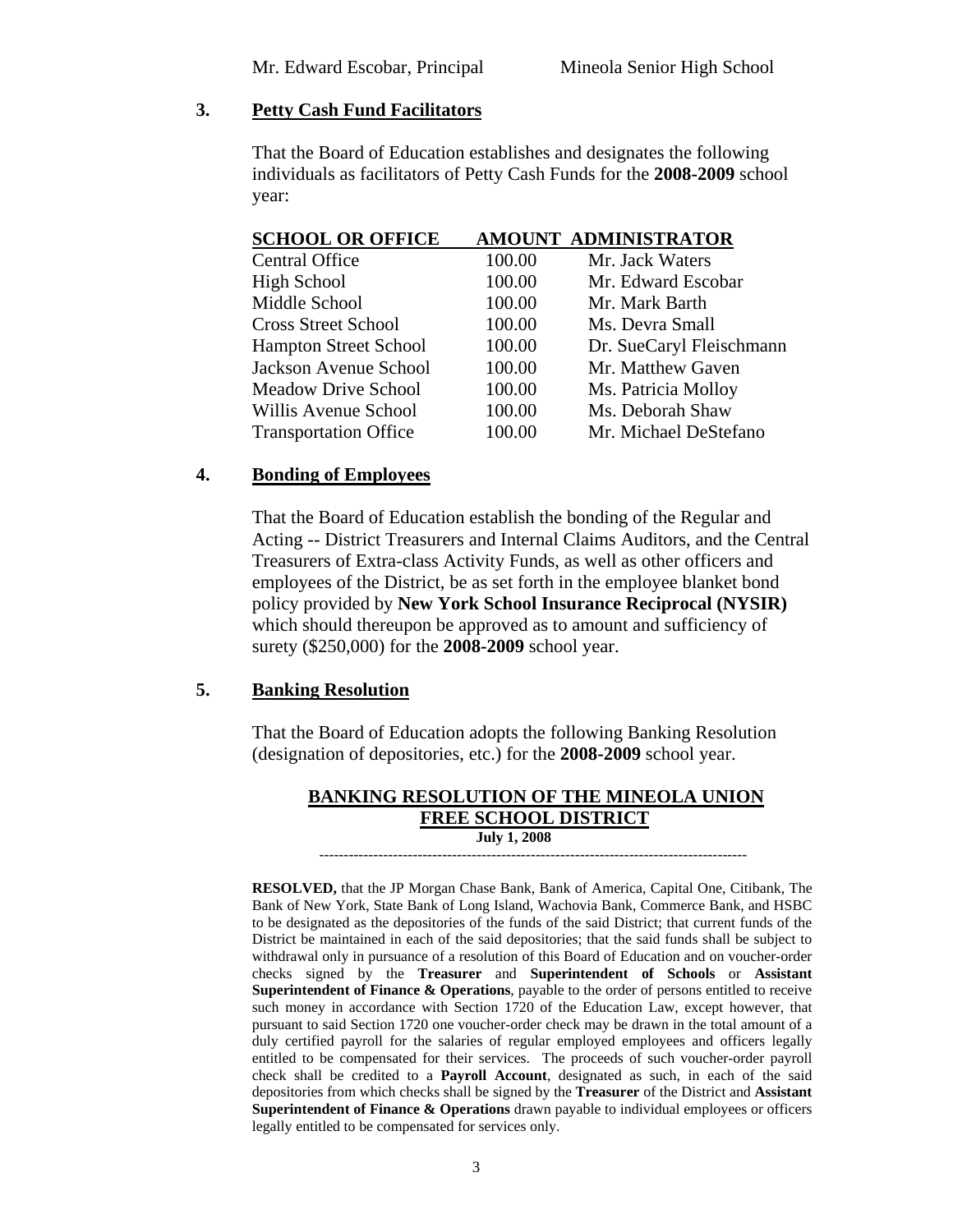**FURTHER RESOLVED,** that the **Treasurer** and **Assistant Superintendent of Finance & Operations** are hereby further authorized to use either their autographed or facsimile signatures upon such checks to be issued against any or all of the District's accounts provided, however, that such facsimile signatures shall be made by means of a recognized machine or check-signing device to be used for the signing of payroll checks by the **Acting Treasurer**, which **Treasurer** cannot be present, with all the safeguards prescribed by the manufacturer, and that the keys for the machine shall at all times be kept in the custody of such officer.

**FURTHER RESOLVED,** that the said depositories be and they (including their correspondent banks) are hereby requested, authorized and directed to honor all checks, drafts or other orders for the payment of money drawn in this corporation's name on its accounts (including those drawn to the individual order of any person or persons whose name(s) appear thereon as a signer or signers thereof) when bearing the facsimile and/or autograph signature of the following:

> DONNA SQUICCIARINO, Treasurer LORENZO LICOPOLI, Superintendent of Schools JOHN WATERS, Assistant Superintendent of Finance & Operations

and said Banks (including their correspondent banks) shall be entitled to honor and to charge this corporation for all such checks, drafts or other orders for the payment of money, regardless of by whom or by what means the actual facsimile signature or signatures thereon may have been affixed thereto, if such facsimile signature or signatures conform to the facsimile specimens from time to time filed with said banks by the Clerk or other officer of this corporation.

**FURTHER RESOLVED,** that each of the foregoing depositories be designated as depositories for interest-bearing deposits of other funds of said District subject to withdrawal only by appropriate withdrawal orders signed by the **Treasurer** or **Superintendent of Schools** or **Assistant Superintendent of Finance & Operations** and by draft of the depository made payable to the order of this District, which said funds so withdrawn shall be re-deposited by the **Treasurer** or **Superintendent** or **Assistant Superintendent of Finance & Operations** into established checking accounts of the District as aforesaid provided for current funds.

**FURTHER RESOLVED,** that the said banks are hereby authorized to pay any such checks or drafts and also to receive the same for credit or in payment from the payee or any other holder without inquiring as to the circumstances of issue of the disposition of the proceeds thereof and, except in the case of interest-bearing deposits as in the preceding paragraph provided, even if drawn to the individual order of any signing officer or tendered in payment of his individual obligations.

### **6. Online Bid Service - Munivest**

That the Board of Education authorizes an online bid service, Munivest, in awarding of CD investments to the highest bidder.

### **7. Board Member & Administrator Liability**

That the Board of Education adopts the following Public Officer's Law §18: **BE IT RESOLVED**, that the Board of Education of the Mineola Union Free School District hereby adopts the coverage provided by §18 of the New York State Public Officers Law for the following job titles: School Board Trustee, Administrator, employees and agents working for the Mineola UFSD. The adoption of this provision is intended to supplement and not supplant the protection available to such employees by virtue of already existing statutory provisions or other sources. Such coverage shall include but not be limited to being called to testify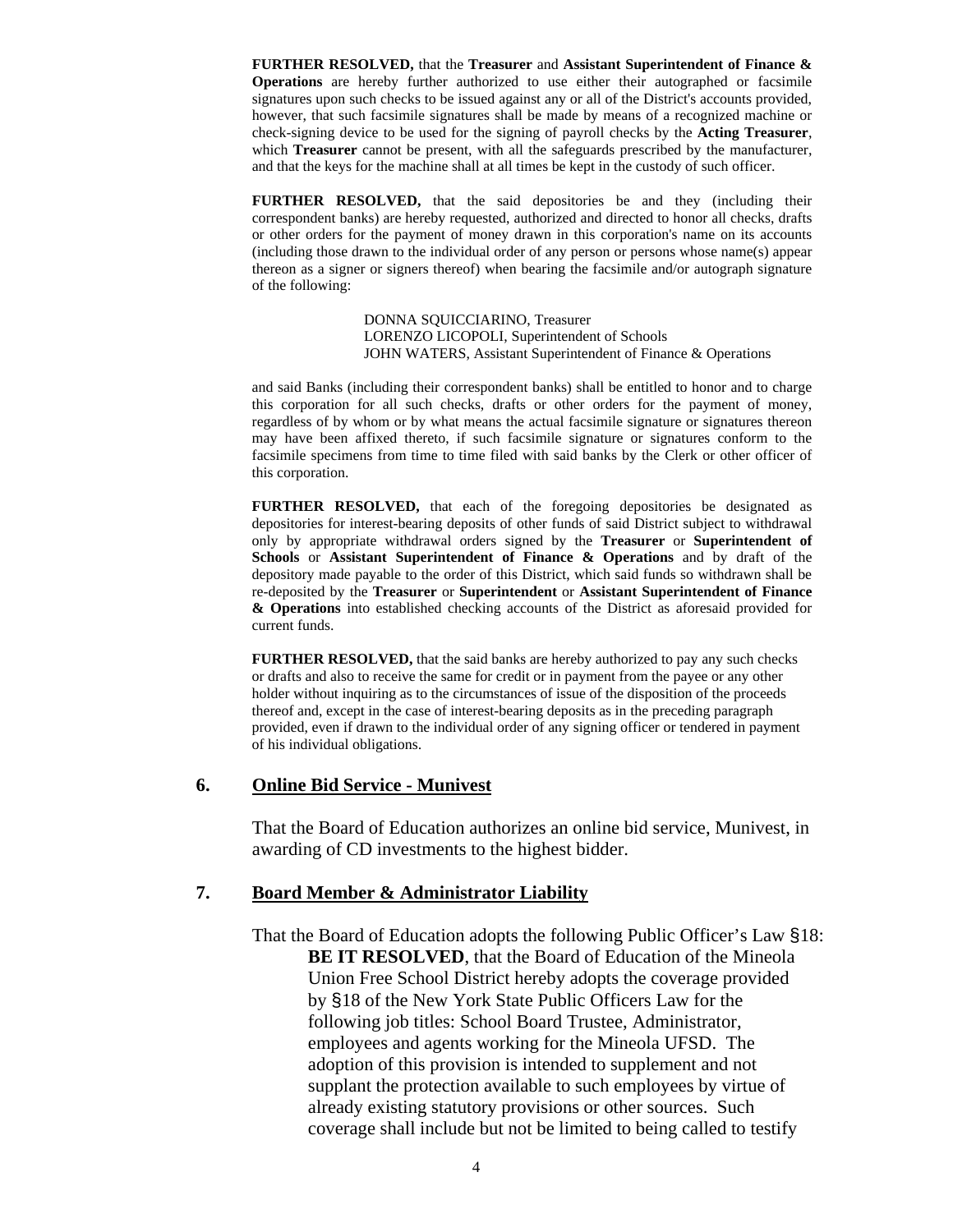as a witness or to answer questions concerning their acts or omissions within the scope of their office, agency or employment before a Grand Jury, the Office of the District Attorney, or other law enforcement official. Nothing herein contained shall be construed to authorize or require defense or indemnification to a member of the board of education, the superintendent of schools, administrator, employee, and/or agent working for the Mineola UFSD who has been identified as a defendant in a pending criminal prosecution, or where such individual or the school district has reason to believe that such individual is a target in a criminal investigation or prosecution by the Office of the District Attorney or other law enforcement entity. This benefit shall not be available to and shall not cover any employee serving in any of the job titles listed herein who is represented for collective bargaining purposes by a duly designated collective bargaining agent unless and until such coverage is negotiated with the collective bargaining agent representing said employee. The Superintendent or his designee shall take steps necessary to obtain insurance protection against the potential liability to the district arising out of the adoption of this provision.

### **8. Designation of day, time & place of Board Mtgs for the 2008-09 school year**

| <u>Workshops</u>                         | 6:30 p.m. $& 7:30$ p.m. | <u>Business 6:30 p.m. &amp; 7:30 pm</u> |                  |
|------------------------------------------|-------------------------|-----------------------------------------|------------------|
| Thurs. July 3 (Reorg.) Willis-Board Room |                         | Thurs. July 17                          | Willis Ave-Cafe. |
|                                          |                         | Thurs. Aug. 14                          | Willis Ave-Cafe. |
| Thurs. Sept. 4                           | Willis Ave-Cafeteria    | Thurs. Sept. 18                         | Willis Ave-Cafe. |
| Thurs. Oct. 2                            | Willis Ave-Cafeteria    | Thurs. Oct. 16                          | Willis Ave-Cafe. |
| Thurs. Nov. 6                            | Willis Ave-Cafeteria    | Thurs. Nov. 20                          | Willis Ave-Cafe. |
| Thurs. Dec. 4                            | Willis Ave-Cafeteria    | Thurs. Dec. 18                          | Willis Ave-Cafe. |
| Thurs. Jan. 8                            | Willis Ave-Cafeteria    | Thurs. Jan. 15                          | Willis Ave-Cafe. |
| Thurs. Feb. 5                            | Willis Ave-Cafeteria    | Thurs. Feb. 26                          | Willis Ave-Cafe. |
| Thurs, Mar. 5                            | Willis Ave-Cafeteria    | Thurs. Mar. 19                          | Willis Ave-Cafe. |
| Thurs. April 2                           | Willis Ave-Cafeteria    | Thurs. April 23                         | Willis Ave-Cafe. |
| Wed. April 21                            | Willis Ave-Board Room   |                                         |                  |
| (Open Board Meeting                      |                         |                                         |                  |
| for discussion and vote                  |                         |                                         |                  |
| on BOCES Budget at 7:00 p.m.)            |                         |                                         |                  |
| Thurs. May 7                             | Willis Ave-Cafeteria    | Thurs. May 21                           | Willis Ave-Cafe. |
| (Annual School Budget)                   |                         |                                         |                  |
| Hearing at 7:00 pm followed              |                         |                                         |                  |
| by monthly workshop at 7:30 pm)          |                         |                                         |                  |
| Tues. May 19                             | <b>Jackson Avenue</b>   |                                         |                  |
| (Open Board Meeting                      |                         |                                         |                  |
| for results of Annual                    |                         |                                         |                  |
| Elec. & Budget Vote at 9:15 pm)          |                         |                                         |                  |
| Thurs. June 4                            | Willis Ave-Cafeteria    | Thurs. June 18                          | Willis Ave-Cafe. |
| <b>Reorganization/Workshop</b>           |                         |                                         |                  |
| Thurs. July 2                            | Willis Ave-Board Room   |                                         |                  |

All Board meetings are open to the public.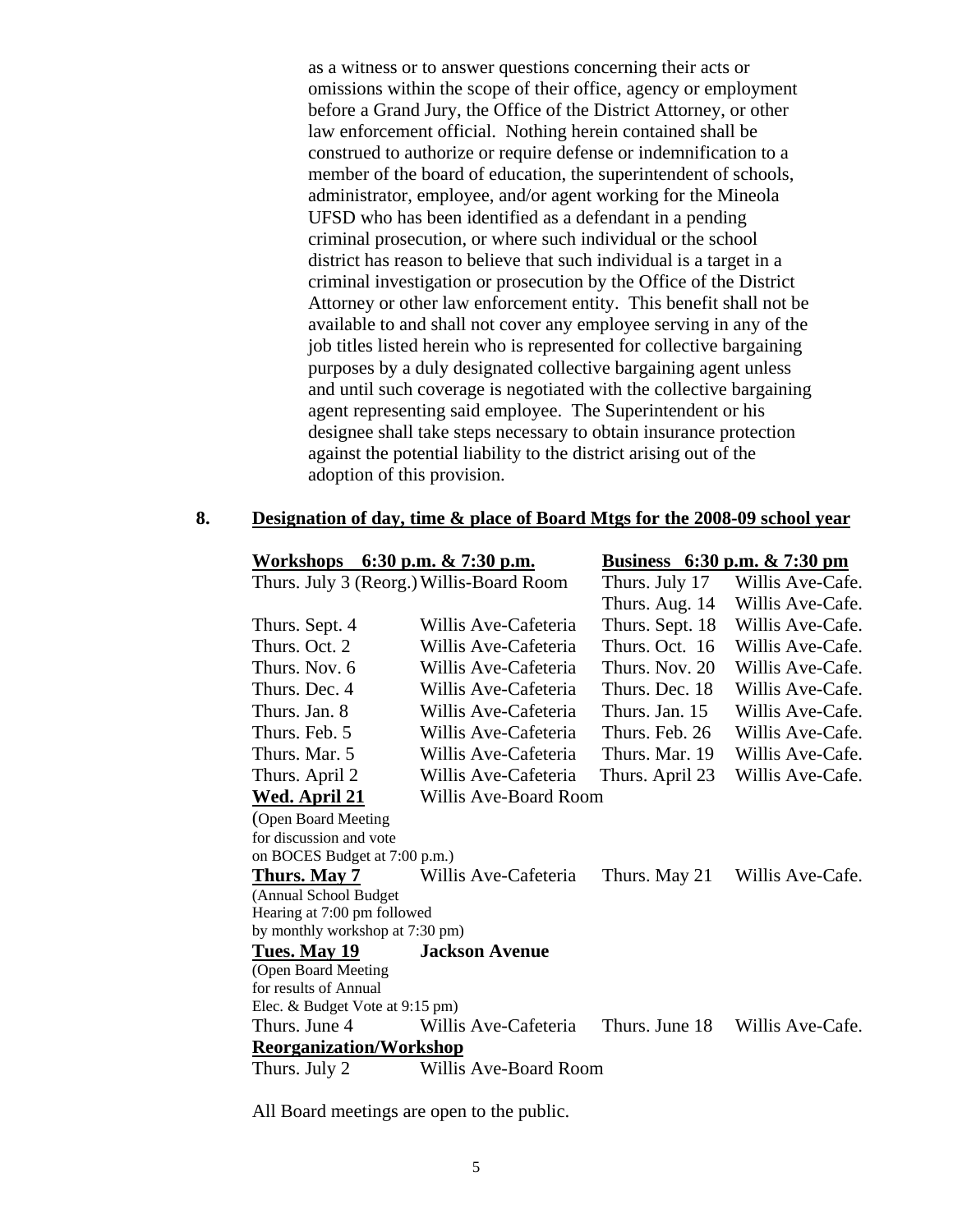# **9. Designation of voting delegate and alternate to NYSSBA and N-SSBA**

That the Board of Education designate 1 Board Member and an alternate to represent the Mineola School District at the NYSSBA and N-SSBA Conventions.

| <b>Voting Delegate</b> |  |
|------------------------|--|
| Alternate              |  |

# **10. Board Membership in following Associations**

That the Board of Education designates the following Associations for Board Membership:

> New York State School Boards Association Nassau/Suffolk School Boards Association Nassau Citizens Budget Committee

# **11. Authorization for Board Members to Attend Meetings & Conventions**

That the Board of Education authorizes the expenditure of funds for Board of Education Members to attend meetings and conventions of the following:

New York State School Boards Association Nassau/Suffolk School Boards Association American Association of School Administrators Association for Supervision and Curriculum Development Nassau Citizens Budget Committee Nassau/Suffolk Bar Association S.C.O.P.E.

## **12. Board of Education Representation on Committees**

# **COMMITTEE BOARD REPRESENTATIVE(S)**

| <b>BOCES</b> Representative          |  |
|--------------------------------------|--|
| <b>Capital Planning Committee</b>    |  |
| <b>Communications Committee</b>      |  |
| District Council (SEPTA)             |  |
| <b>Finance Committee</b>             |  |
| Health & Safety Council              |  |
| Legislative Liaison                  |  |
| Mineola Youth Center                 |  |
| Negotiations                         |  |
| Policy & Regulations Review          |  |
| <b>Technology Advisory Committee</b> |  |
|                                      |  |

## **13. Bid Opening Authorization**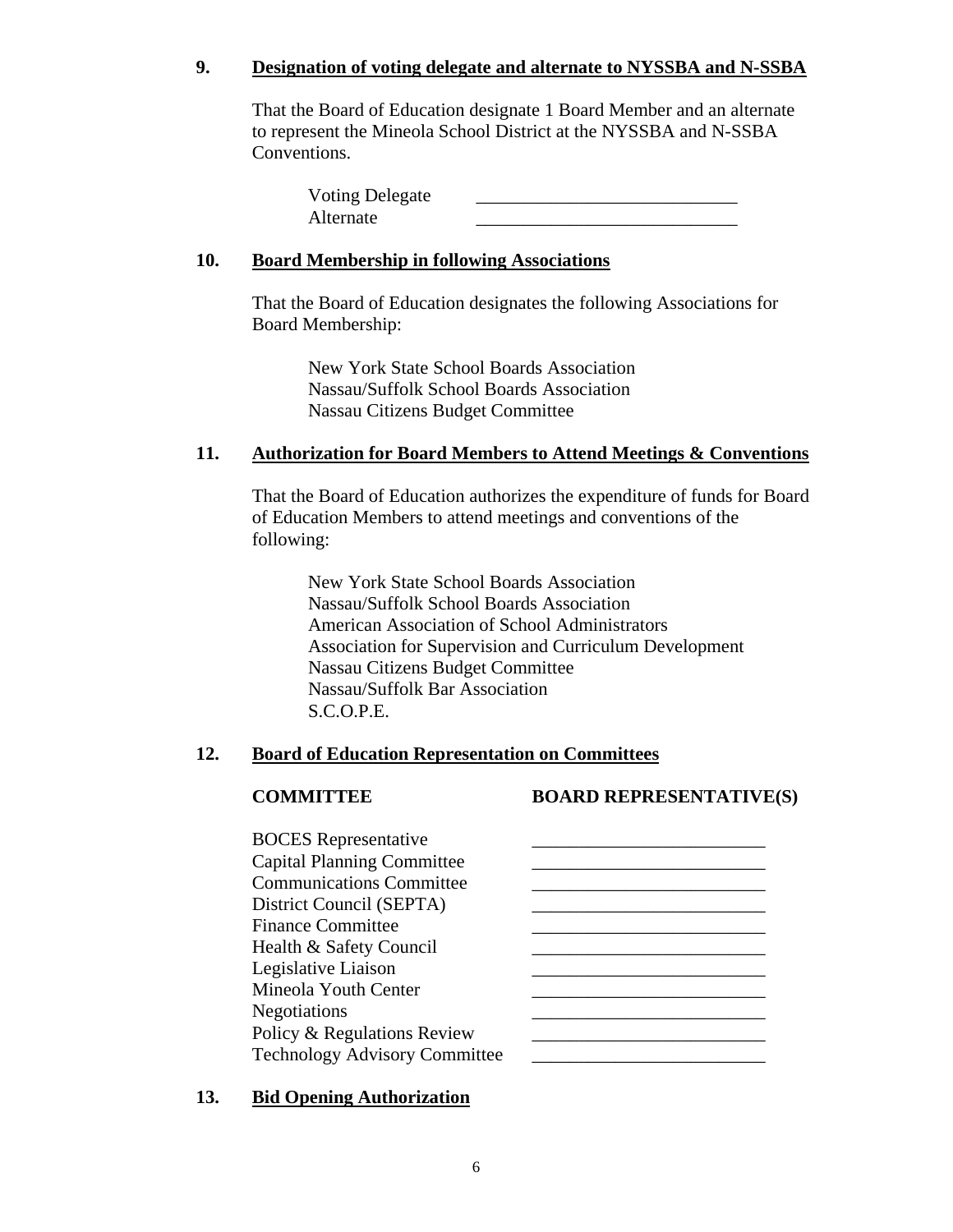That the Board of Education approves authorization to **Mr. Jack Waters, Ms. Audry Jakubek, and Ms. Loretta Helmich** to open bids at stipulated bid opening times, properly prepared and received in the Business Office for the **2008-2009** school year.

# **14. Investments**

That the Board of Education authorizes **Ms. Donna Squicciarino and Mr. Jack Waters** to invest district funds on behalf of the Mineola UFSD for the **2008-2009** school year.

# **15. District 2008-2009 Organizational Chart**

That the Board of Education accepts the Mineola Union Free School District Organizational Chart for **2008-2009** (Attached).

# **16. Establishment of Travel Mileage Reimbursement Rate for Approved Travel**

That the Board of Education approves the travel mileage reimbursement rate for approved travel at a rate of \$.58 per mile as per IRS Regulations.

# **17. Official District Newspaper**

That the Board of Education adopts Mineola's Official Newspaper, The Mineola American for the **2008-2009** school year.

# **18. Other Newspapers to be Used When Needed**

That the Board of Education assigns The Roslyn News and Williston Times as additional publications to be used as needed for the **2008-2009** school year.

# **19. Chubb Pollution Liability Insurance Policy**

That the Board of Education awards the renewal of the district's Chubb Pollution Liability Policy including Terrorism coverage to Bermack, Champion & Lewine for the **2008-2009** school year in the amount of \$16,465.00.

## **20. School District Insurance**

That the Board of Education renews the policy with New York School Insurance Reciprocal (NYSIR) as the District Insurance Carrier for the **2008-2009** school year.

## **21. Public Employee Dishonest Policy**

That the Board of Education renews its Public Employee Dishonest policy to St. Paul Travelers for the **2008-2009** school year.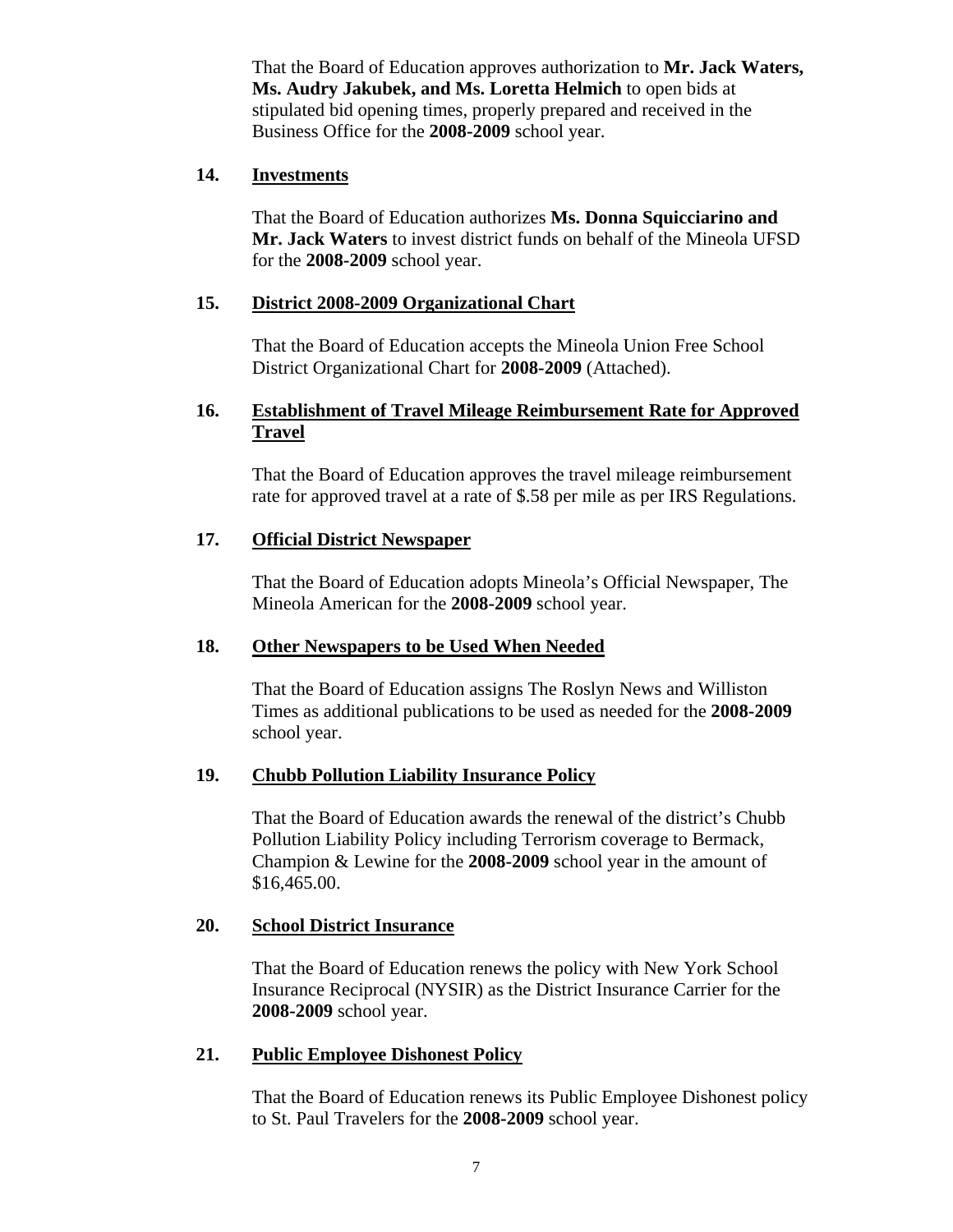**RESOLUTION #1** – **BE IT RESOLVED** that the Board of Education approve the consensus agenda G.1. through G.21. as presented.

|    | Moved:<br>Second:         |                  |                                                             |     |                                                                                                                                                                                                    |  |
|----|---------------------------|------------------|-------------------------------------------------------------|-----|----------------------------------------------------------------------------------------------------------------------------------------------------------------------------------------------------|--|
|    | Yes:                      |                  |                                                             |     | No:                                                                                                                                                                                                |  |
|    |                           |                  |                                                             |     |                                                                                                                                                                                                    |  |
|    |                           |                  |                                                             |     |                                                                                                                                                                                                    |  |
|    |                           |                  |                                                             |     |                                                                                                                                                                                                    |  |
|    | Passed:                   |                  |                                                             |     |                                                                                                                                                                                                    |  |
| Н. |                           |                  | <b>Executive Session</b><br>Time: $\rule{1em}{0.15mm}$ p.m. |     |                                                                                                                                                                                                    |  |
|    | <b>Motion:</b><br>Second: |                  |                                                             |     |                                                                                                                                                                                                    |  |
|    | Yes:                      |                  |                                                             | No: |                                                                                                                                                                                                    |  |
|    |                           |                  | <u> 1989 - Johann Barnett, fransk politiker (</u>           |     |                                                                                                                                                                                                    |  |
|    |                           |                  |                                                             |     |                                                                                                                                                                                                    |  |
|    |                           |                  |                                                             |     |                                                                                                                                                                                                    |  |
|    | Passed:                   |                  |                                                             |     |                                                                                                                                                                                                    |  |
|    |                           | <b>Returned:</b> | <b>Contract Contract</b>                                    |     |                                                                                                                                                                                                    |  |
| I. |                           |                  | <b>Workshop Consensus Agenda</b>                            |     |                                                                                                                                                                                                    |  |
|    | 1.                        |                  | <b>Instructional - Appointments</b>                         |     |                                                                                                                                                                                                    |  |
|    |                           | a.               | September 1, 2008 to August 31, 2011.                       |     | That the Board of Education approves the appointment of Jaclyn<br>Manouvrier, to the position of Art Teacher, effective September 1,<br>2008; salary MA, Step 1, \$63,109.00; probationary period, |  |

- b. That the Board of Education approves the appointment of Lisa Fiocco, to the position of Elementary Teacher, effective September 1, 2008; salary MA, Step 6, \$76,927.00; probationary period September 1, 2008 to August 31, 2010.
- c. That the Board of Education approves the appointment of Kathleen Mullen, to the position of Leave Replacement Guidance Counselor for Karen Cordani, effective September 1, 2008 to on or before June 30, 2009; salary MA, Step 1, \$63,109.00.
- d. That the Board of Education approves the following stipends to Kristin Frazer, effective April 17, 2008 to June 30, 2008: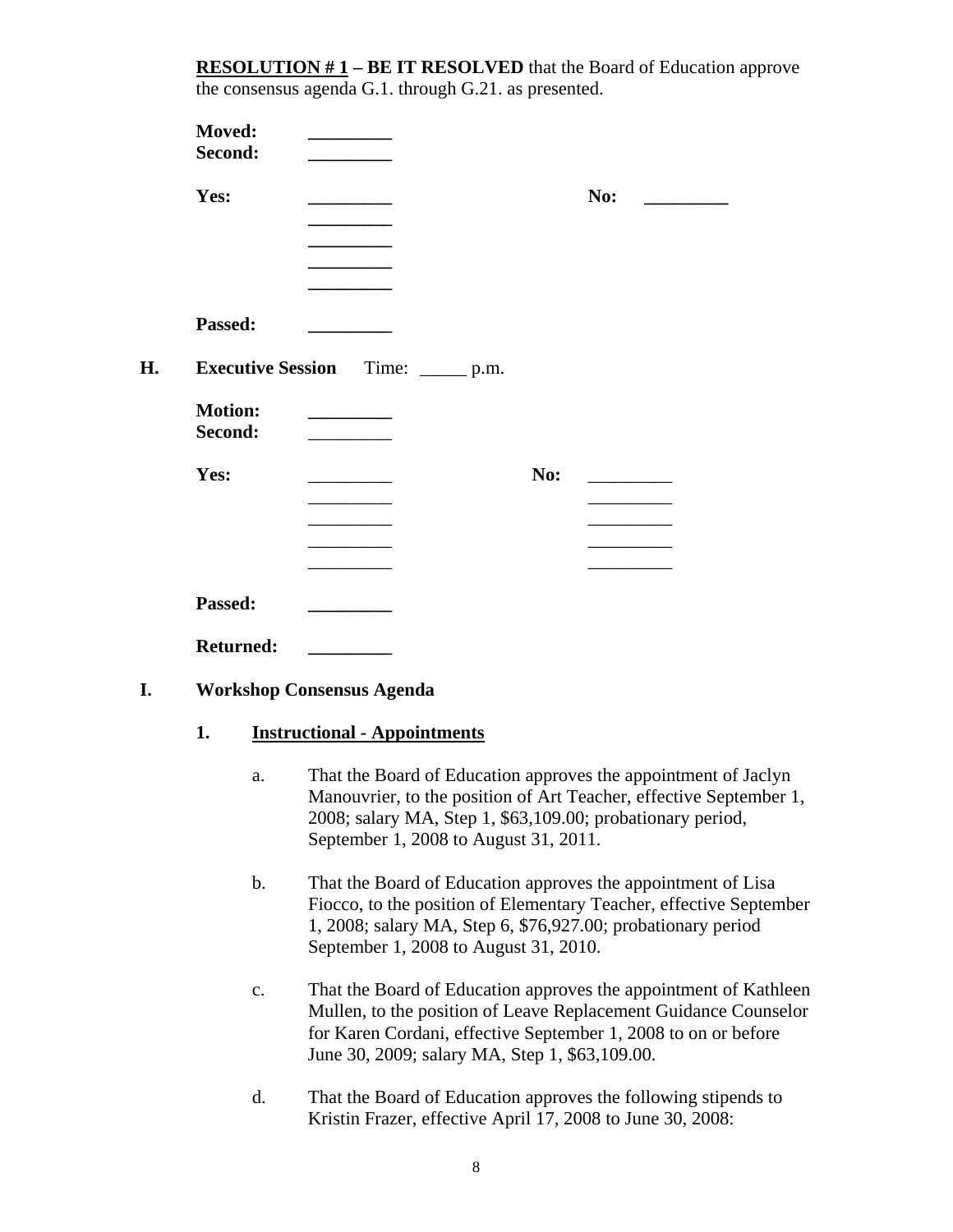- 6<sup>th</sup> Grade Orchestra <br>\$ 919.00 pro-rated
- $7<sup>th</sup>$  Grade Orchestra  $$ 919.00$  pro-rated
- 8<sup>th</sup> Grade Orchestra \$ 919.00 pro-rated

- 
- 
- Chamber Ensemble, Middle School \$1,068.00 pro-rated
- 
- e. That the Board of Education approves the appointment of Corinne Tomszyk, to the position of Varsity Girls Soccer Assistant Coach, effective August 25, 2008 for the Fall 2008 Interscholastic Season at a stipend of \$3,838.00.

# **2. Instructional Contract**

- a. That the Board of Education approves a contract between the Mineola Union Free School District and North Merrick Union Free School District to provide services for each student's Individualized Education Services Program (IESP) for Mineola students parentally placed in out-of-district non-public and private schools for the 2007-2008 school year.
- b. That the Board of Education approves a contract between the Mineola Union Free School District and Oyster Bay/East Norwich Central School District to provide services for each student's Individualized Education Services Program (IESP) for Mineola students parentally placed in out-of-district non-public and private schools for the 2007-2008 school year.
- c. That the Board of Education approves a contract between the Mineola Union Free School District and Hicksville Union Free School District to provide services for each student's Individualized Education Services Program (IESP) for Mineola students parentally placed in out-of-district non-public and private schools for the 2007-2008 school year.

# **3. Civil Service**

- a. Resignation/Retirement
	- 1. That the Board of Education accepts the resignation, for the purpose of retirement, with regret, of Carol Mueller, Stenographer, effective December 31, 2008.
	- 2. That the Board of Education accepts the resignation of Teresa Muller, Permanent Nurse Substitute, effective July 1, 2008.
- b. Appointment
	- 1. That the Board of Education approves the appointment of Thomas Bayne to the position of summer worker for the Custodial Department. The program will run from July 1,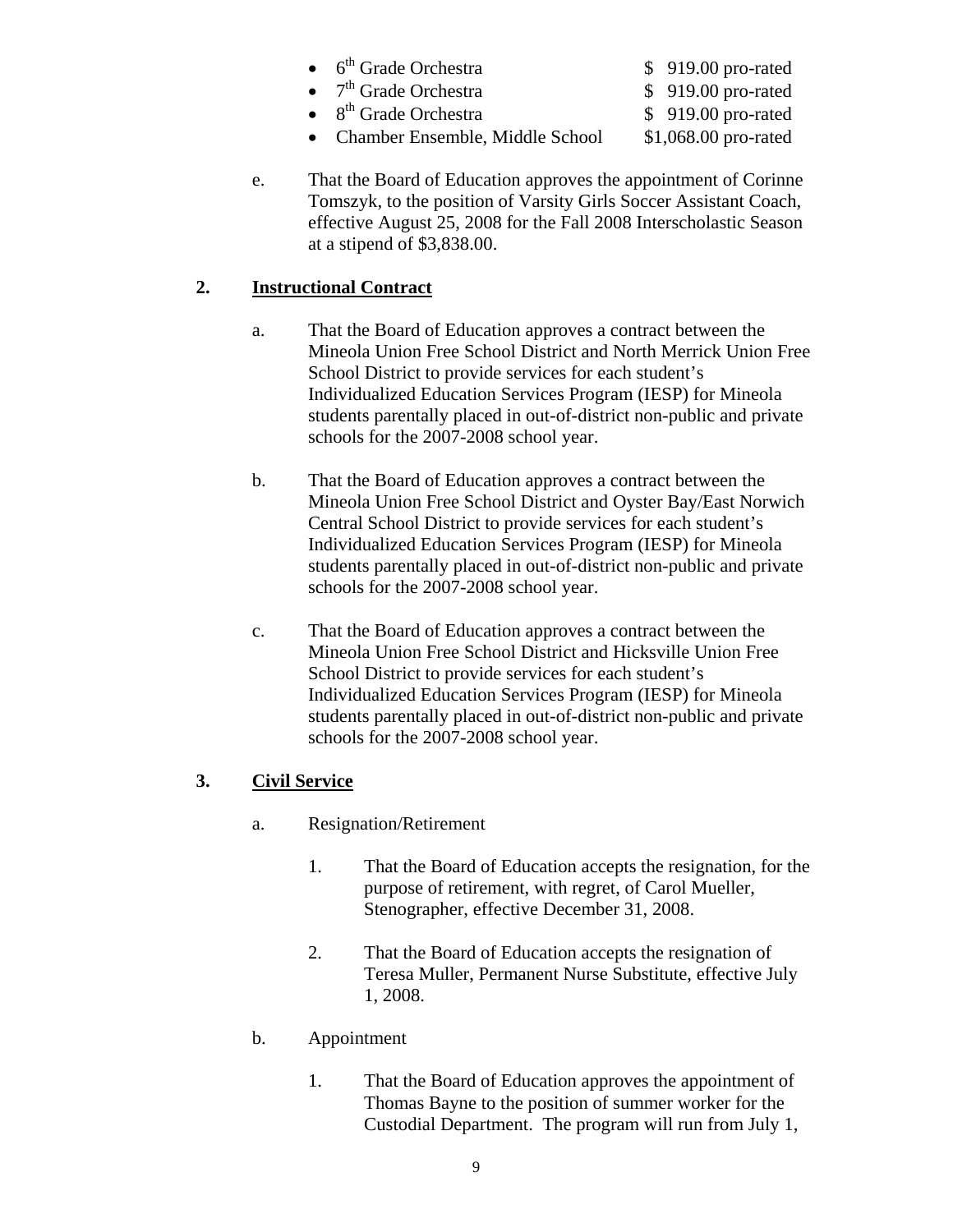2008 through August 19, 2008; salary will be \$8.00 per hour.

2. That the Board of Education approves the appointments of the following summer employees for the High School:

| Tricia DeRosa                 | Main Office     | \$37.65 |
|-------------------------------|-----------------|---------|
| Jeanne Cribbin                | Guidance Office | \$31.22 |
| Judy Granath                  | Mineola EAST    | \$8.00  |
| Jane Lapin                    | Mineola EAST    | \$8.00  |
| Rosina Sarno                  | Mineola EAST    | \$8.00  |
| <b>Thomas Falls</b>           | Technology      | \$8.00  |
| Melvin Geevarghese Technology |                 | \$8.00  |

3. That the Board of Education approves the appointment of Thomas Patello, from Cleaner Sub to Cleaner Part Time, effective July 1, 2008; salary, \$10.08 per hour.

# **4. Field Trip**

- a. That the Board of Education approves an out-of-state, overnight field trip request as follows:
	- Marching Band New York State Field Band Conference Championships, Syracuse, New York, Friday, October 24 to Monday October 27, 2008.

**RESOLUTION #2 – BE IT RESOLVED** that the Board of Education approves Workshop Consensus Agenda items I.1.a. through I.4.a. as presented.

| <b>Motion:</b><br>Second: |     |  |
|---------------------------|-----|--|
| Yes:                      | No: |  |
|                           |     |  |
|                           |     |  |
|                           |     |  |
|                           |     |  |

**Passed: \_\_\_\_\_\_\_\_\_**

# **J. Comments from Board of Education**

- Retreat and Board Goals
- Comments from Board President

# **K. Superintendent of Schools' Report**

- Goals and Administrative Retreat
- Evaluation of 2007-2008 School Year
- **L. Executive Session** Time: \_\_\_\_\_ p.m.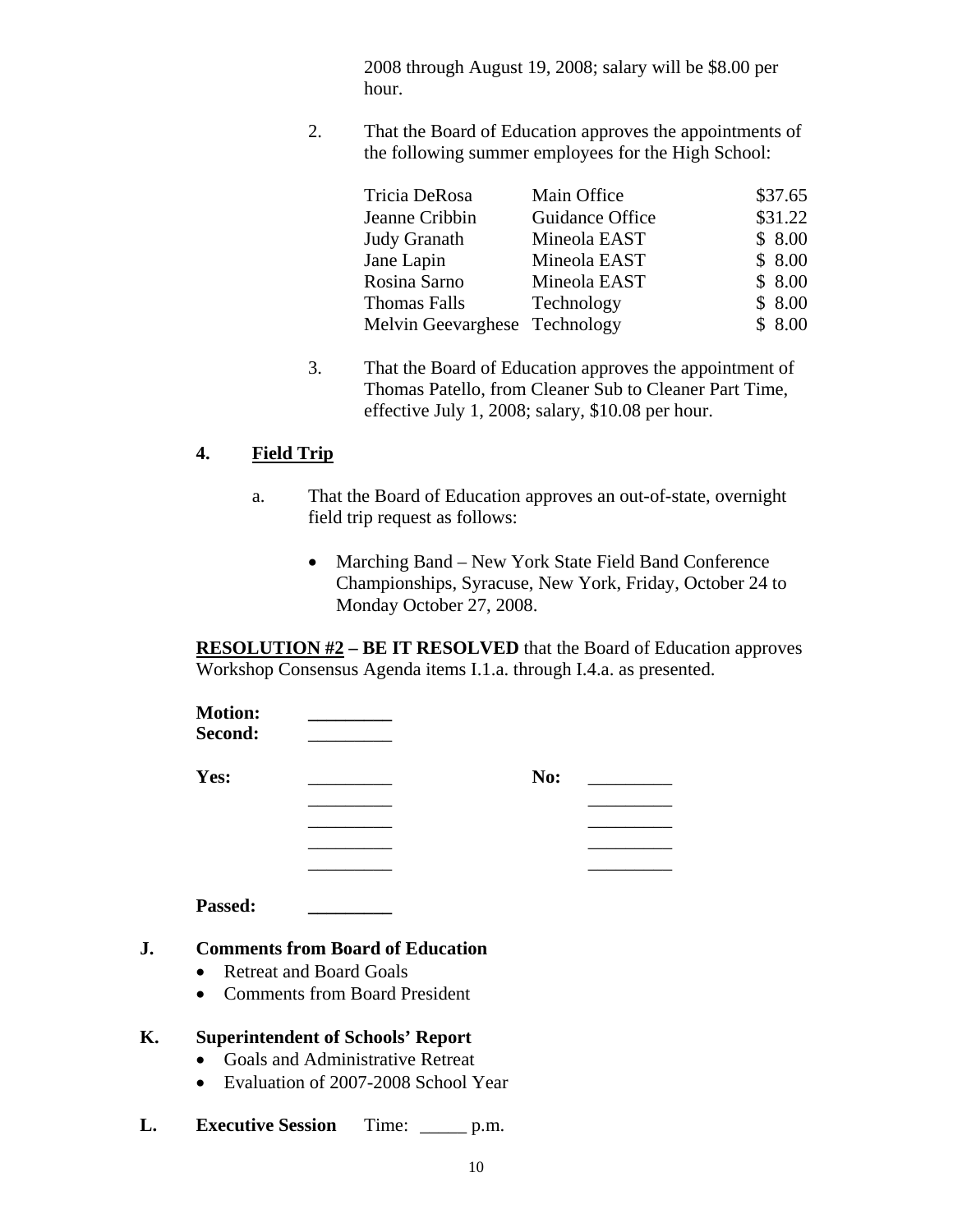| <b>Motion:</b><br>Second: |                               |     |
|---------------------------|-------------------------------|-----|
| Yes:                      |                               | No: |
|                           |                               |     |
|                           |                               |     |
|                           |                               |     |
| Passed:                   |                               |     |
| <b>Returned:</b>          |                               |     |
|                           | Adjournment Time: ______ p.m. |     |
| <b>Motion:</b><br>Second: |                               |     |
| Yes:                      |                               | No: |
|                           |                               |     |
|                           |                               |     |
|                           |                               |     |
| Passed:                   |                               |     |